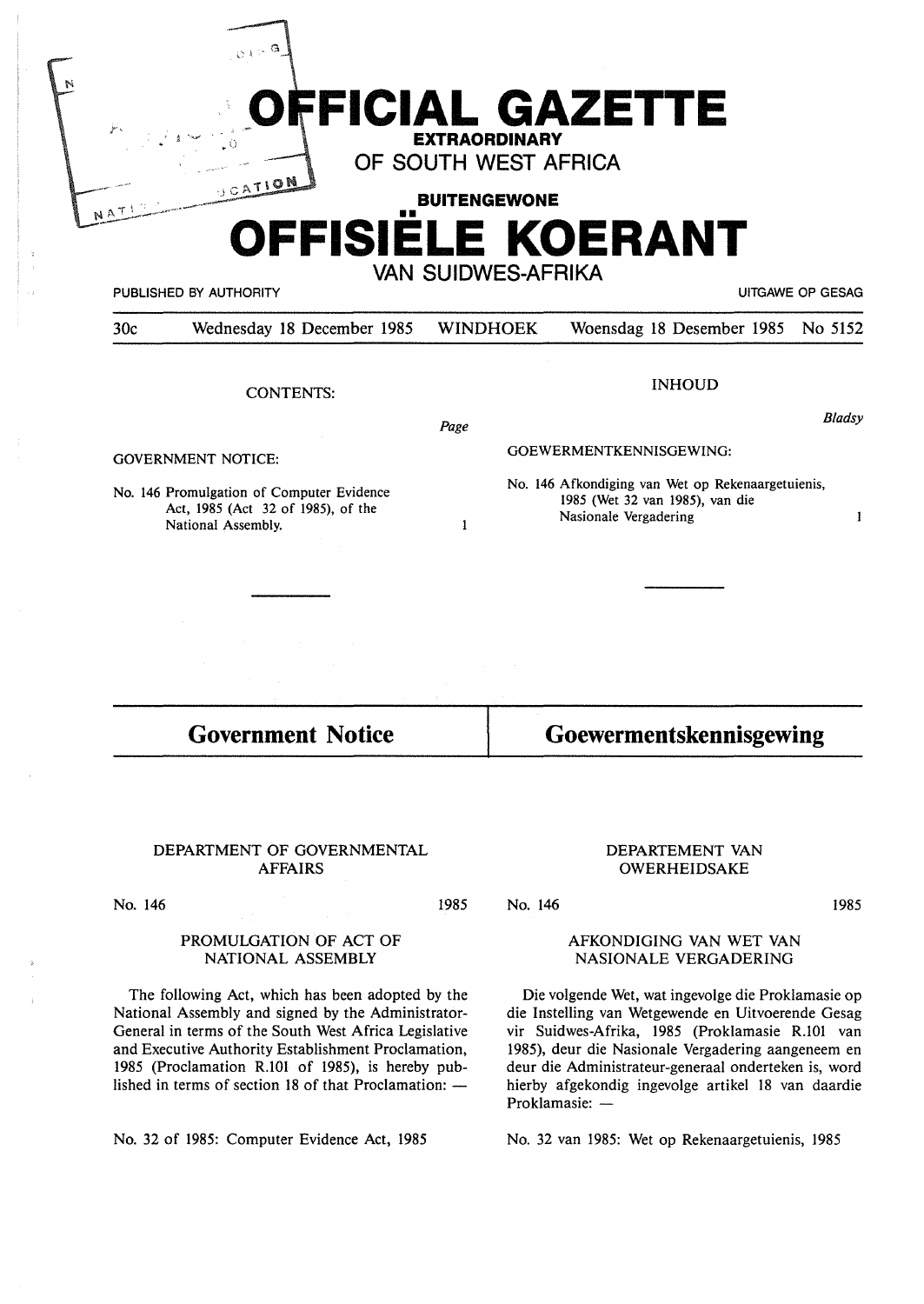## **COMPUTER EVIDENCE ACT, 1985**

u da ke german ku sa Îν, AVEC DE L'ANGELET

**nected therewith.** 

**ACT To provide for the admissibility in civil proceedings of**  evidence generated by computers; and for matters con-

> *(English text signed by the Administrator-General on 28 November 1985)*

BE IT ENACTED by the National Assembly, as follows:-

Dclinitions.

**1.** (1) In this Act, unless the context otherwise indicates-

- (i) "authenticated computer print-out" means a computer print-out accompanied by the authenticating *5*  affidavit which relates to it and by such supplementary affidavit or affidavits as may be required by section 2 in connection with the authenticating affidavit; (iii) 的复数复杂美国邮政 医囊状细胞结核的 计标准文
- (ii) "authenticating affidavit" means an affidavit which 10 authenticates a computer print-out in compliance with section 2; (ii)
- (iii) "computer" means any device or appartus, whether commonly called a computer or not, which by electronic, electro-mechanical, mechanical or other 15 means is capable of receiving or absorbing data and instructions supplied to it, of processing such data according to mathematical or logical rules and in compliance with such instructions, of storing such data before or after such processing, and of 20 producing information derived from such data as a result of such processing; (vi)
- (iv) "computer print-out" means the documentary form in which information is produced by a computer or a copy or reproduction of it, and includes, 25 whenever any information needs to be transcribed, translated or interpreted after its production by the computer in order that it may take a documentary form and be intelligible to the court, a transcription, translation or interpretation of it which is 30 calculated to have that effect; (vii)

 $\overline{2}$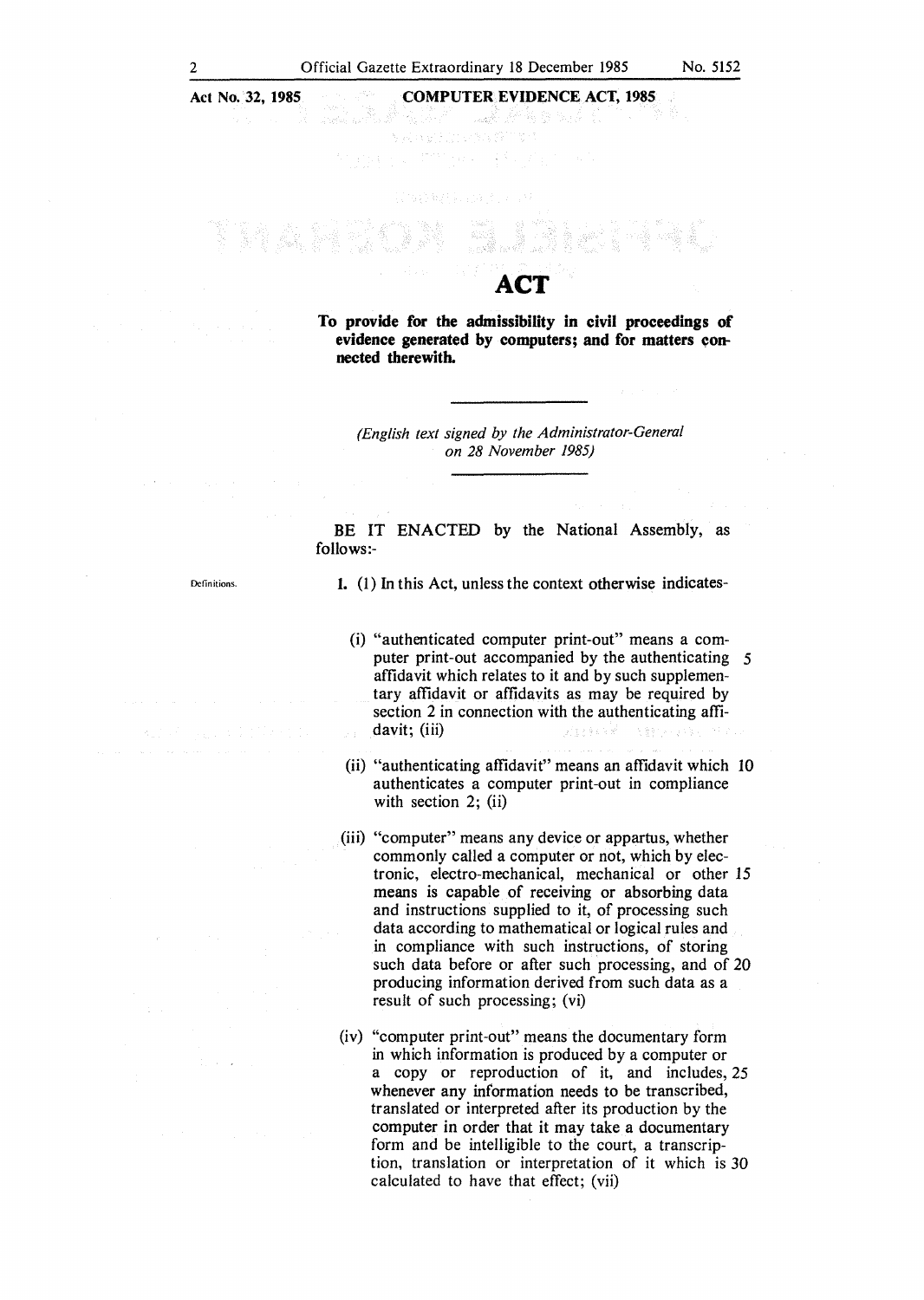WET OP REKENAARGETUIENIS, 1985 Wet No. 32, 1985

# **WET**

**Om voorsiening te maak vir die toelaatbaarheid** in **siviele sake van getuienis deur rekenaars voortgebring; en vir aangeleenthede wat daarmee** in **verband staan.** 

*(Engelse teks deur die Administrateur-generaal onderteken op 28 November 1985)* 

**DAAR WORD BEPAAL** deur die **Nasionale** Vergader**ing, SOOS volg:-**

**1.** (1) In hierdie **Wet,** tensy uit die samehang anders woordomskrywing. blyk, beteken -

- 5 (i) "aanvullende beëdigde verklaring" 'n aanvullende beëdigde verklaring by artikel  $2(4)(b)$  vereis of 'n beëdigde verklaring wat 'n beëdigde verklaring van waarmerking ooreenkomstig artikel 2(7) aanvul; (viii)
- 10 (ii) "beedigde verklaring van waarmerking" 'n beëdigde verklaring wat 'n rekenaardrukstuk ooreenkomstig artikel 2 waarmerk; (ii)
- (iii) "gewaarmerkte rekenaardrukstuk" 'n rekenaardrukstuk vergesel van die beëdigde verklaring van 15 waarmerking wat daarop betrekking het en van die aanvullende beëdigde verklaring of verklarings wat by artikel 2 vereis word in verband met die beëdigde verklaring van waarmerking; (i)
- (iv) "inligting" ook inligting uitgedruk in of weergegee 20 deur letters, syfers, karakters, simbole, merke, perforasies, patrone, prente, diagramme, klanke of enige ander sigbare, hoorbare of waarneembare seine; (v)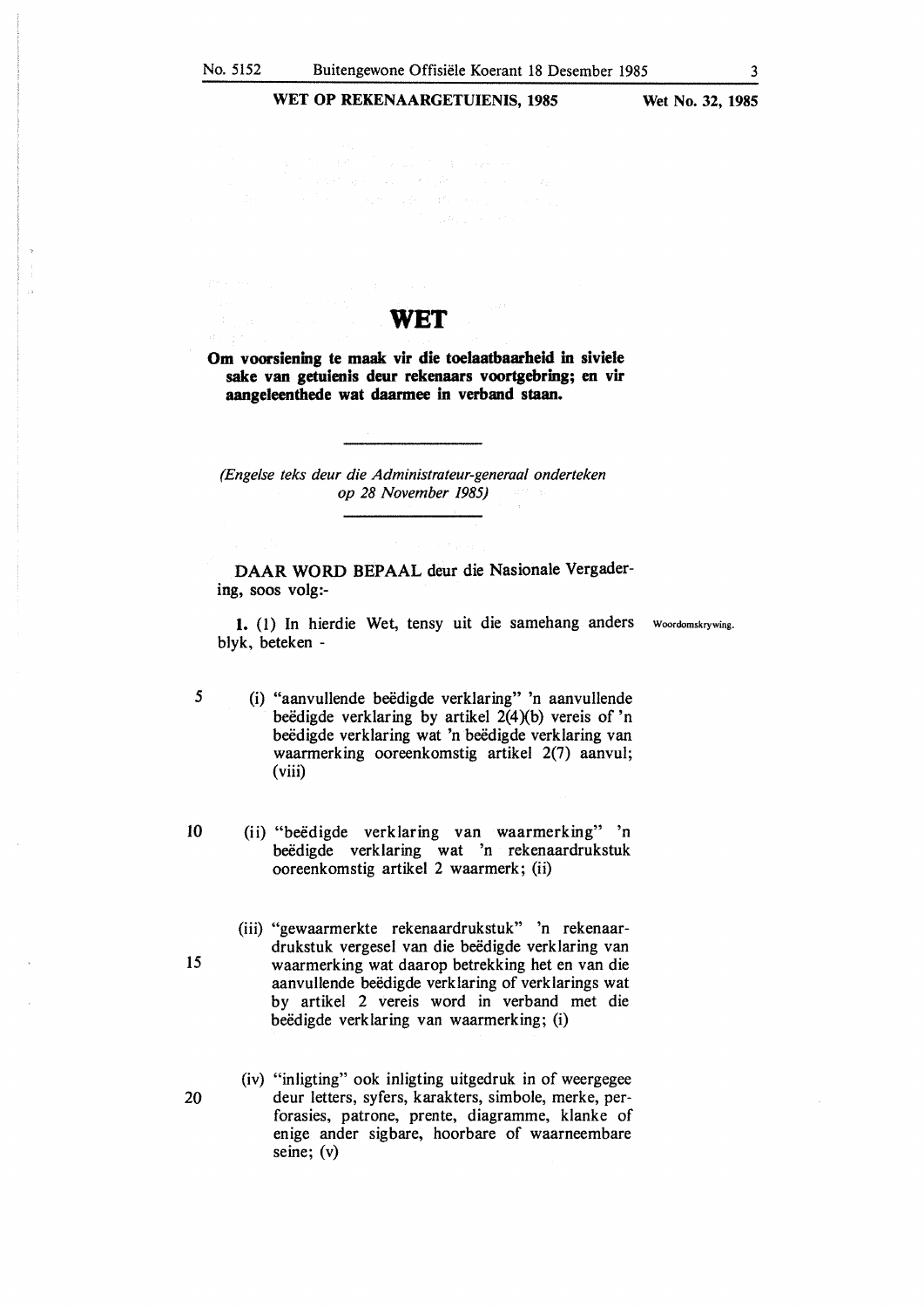#### **COMPUTER EVIDENCE ACT, 1985**

- (v) "information" includes any information expressed in or conveyed by letters, figures, characters, symbols, marks, perforations, patterns, pictures, diagrams, sounds or any other visible, audible or perceptible signals; (iv) *5*
- (vi) "processing" includes treating or, as the context may require, treatment by calculation, compilation, arrangement, sorting, comparison, analysis, synthesis, classification, selection, summarizing or  $\frac{1}{2}$  consolidation; (viii)  $\frac{1}{2}$

(vii) "public institution" means any department established under section 3 of the Government Service Act, 1980 (Act 2 of 1980), municipal council, village management board or the Peri-Urban Development Board established by sectioni 2 of the 15 Peri-urban Development Board Ordinance, 1970 (Ordinance 19 of 1970); (v)

(viii) "supplementary affidavit" means a supplementary affidavit required by section  $2(4)(b)$  or an affidavit which supplements an authenticating affidavit in 20 compliance with section 2(7). (i)

(2) Whenever separate devices or apparatuses have been operated in combination or sequence to perform the functions of a computer, as described in the definition of "computer" in subsection (1), such combination or sequence of 25 devices or apparatuses shall be regarded for the purposes of this Act as a single computer.

Authentication of computer print-outs.

**2.** (1) Subject to the other provisions of this section, a computer print-out may be authenticated for the purposes of this Act by means of an affidavit which shall  $\sim$  30

- (a) identify the computer print-out in question and confirm that it is a computer print-out as defined in this Act which has been produced by a computer as **likewise defined;**
- (b) identify such copy, reproduction, transcription, trans- 35 lation or interpretation of information produced by the computer as the computer print-out may comprise or contain, and confirm that it is a true copy, reproduction, transcription, translation or interpretation of such infromation; **40**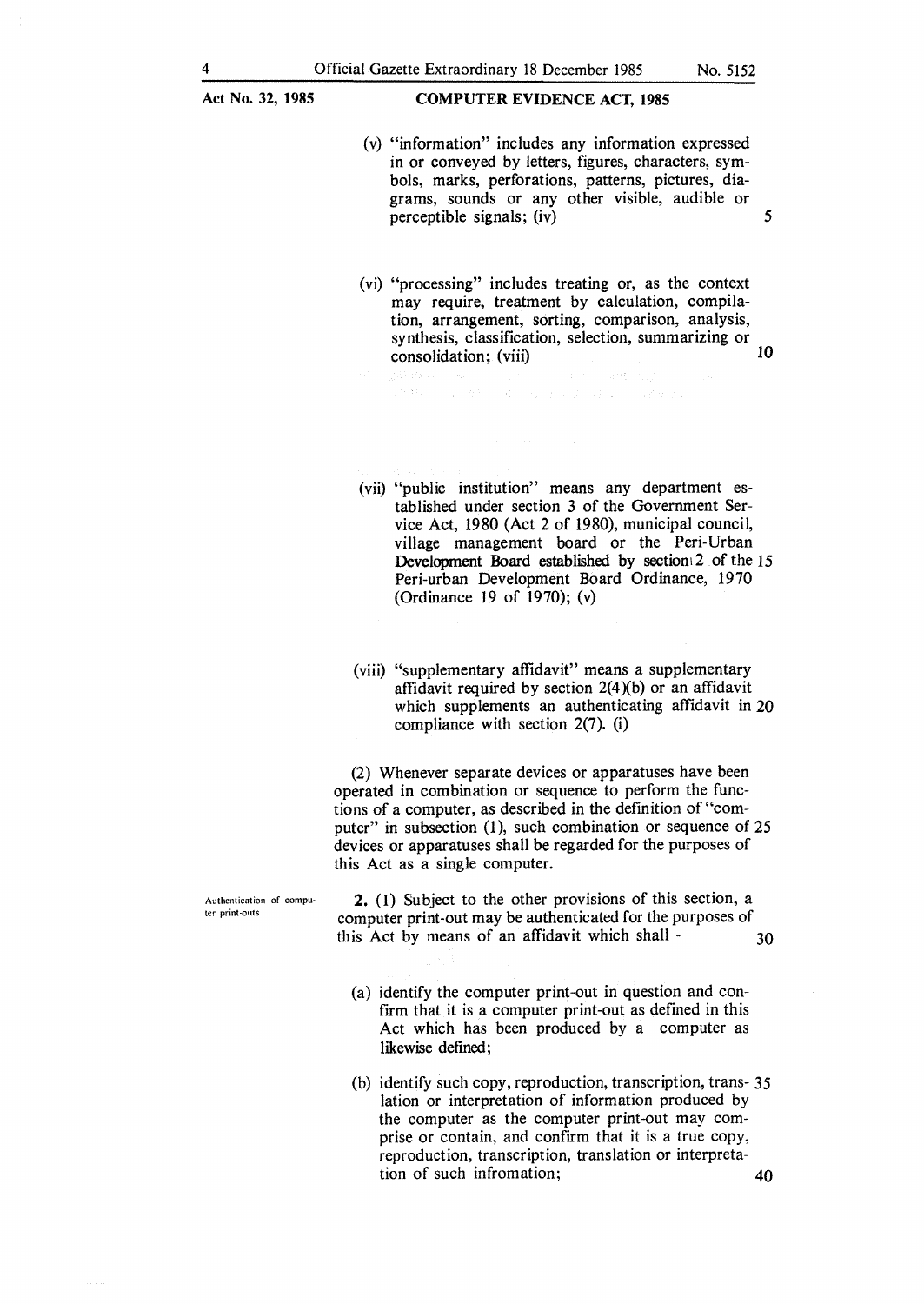- (v) "openbare instelling" 'n departement ingestel kragtens artikel 3 van die Regeringsdienswet, 1980 (Wet 2 van 1980), 'n munisipale raad, 'n dorpsbestuur of die Raad vir Buitestedelike Ontwikkeling 5 ingestel by artikel 2 van die Ordonnansie op die Raad vir Buitestedelike Ontwikkeling, 1970 (Ordonnansie 19 van 1970); (vii)
- (vi) "rekenaar" enige toestel of apparaat, hetsy gewoonlik 'n rekenaar genoem of nie, wat deur elek-10 troniese, elektromeganiese, meganiese of ander middele in staat is om data en instruksies wat daaraan verskaf word, te ontvang of op te neem, om die data volgens wiskundige of logiese reels en ooreenkomstig die instruksies te verwerk, om die data **15** voor of na die verwerking te bewaar, en om inligting wat as gevolg van die verwerking uit die data verkry is, voort te bring; (iii)
- (vii) "rekenaardrukstuk" die dokumentêre vorm waarin inligting deur 'n rekenaar voortgebring word of 'n 20 afskrif of weergawe daarvan, en ook, wanneer inligting nadat dit deur die rekenaar voortgebring is, getranskribeer, oorgesit of vertolk moet word sodat dit 'n dokumentêre vorm aanneem en vir die hof verstaanbaar is, 'n transkripsie, oorsetting of ver-25 tolking daarvan wat bereken is om die uitwerking te he; (iv)
- (viii) "verwerk" of "verwerking" ook bewerk of. na gelang van die geval, bewerking deur berekening, kompilering, rangskikking, sortering, vergelyking, **30** ontleding, samevoeging, indeling, seleksie, samevatting of konsolidasie. (vi)

(2) Wanneer afsonderlike toestelle of apparate in kombinasie of opeenvolgend bedryf is om die funksies van 'n rekenaar, soos in die omskrywing van "rekenaar" in sub-*35* artikel (I) beskryf, te verrig, word die kombinasie of opeenvolging van toestelle of apparate by die toepassing van hierdie Wet as 'n enkele rekenaar beskou.

2. (I) Behoudens die ander bepalings van hierdie artikel kan 'n rekenaardrukstuk vir die doeleindes van hierdie Wet 40 gewaarmerk word deur middel van 'n beedigde verklaring wat -

- (a) die betrokke rekenaardrukstuk identifiseer en bevestig dat dit 'n rekenaardrukstuk soos in hierdie Wet omskryf, is wat voortgebring is deur 'n rekenaar soos **45** ingelyks omskryf;
- (b) enige afskrif, weergawe, transkripsie, oorsetting of vertolking van inligting deur die rekenaar voortgebring wat die rekenaardrukstuk omvat of bevat, identifiseer, en bevestig dat dit 'n ware afskrif, weergawe, 50 transkripsie, oorsetting of vertolking van die inligting

**Waarmerk** ing van reke~ naardrukstukke.

is;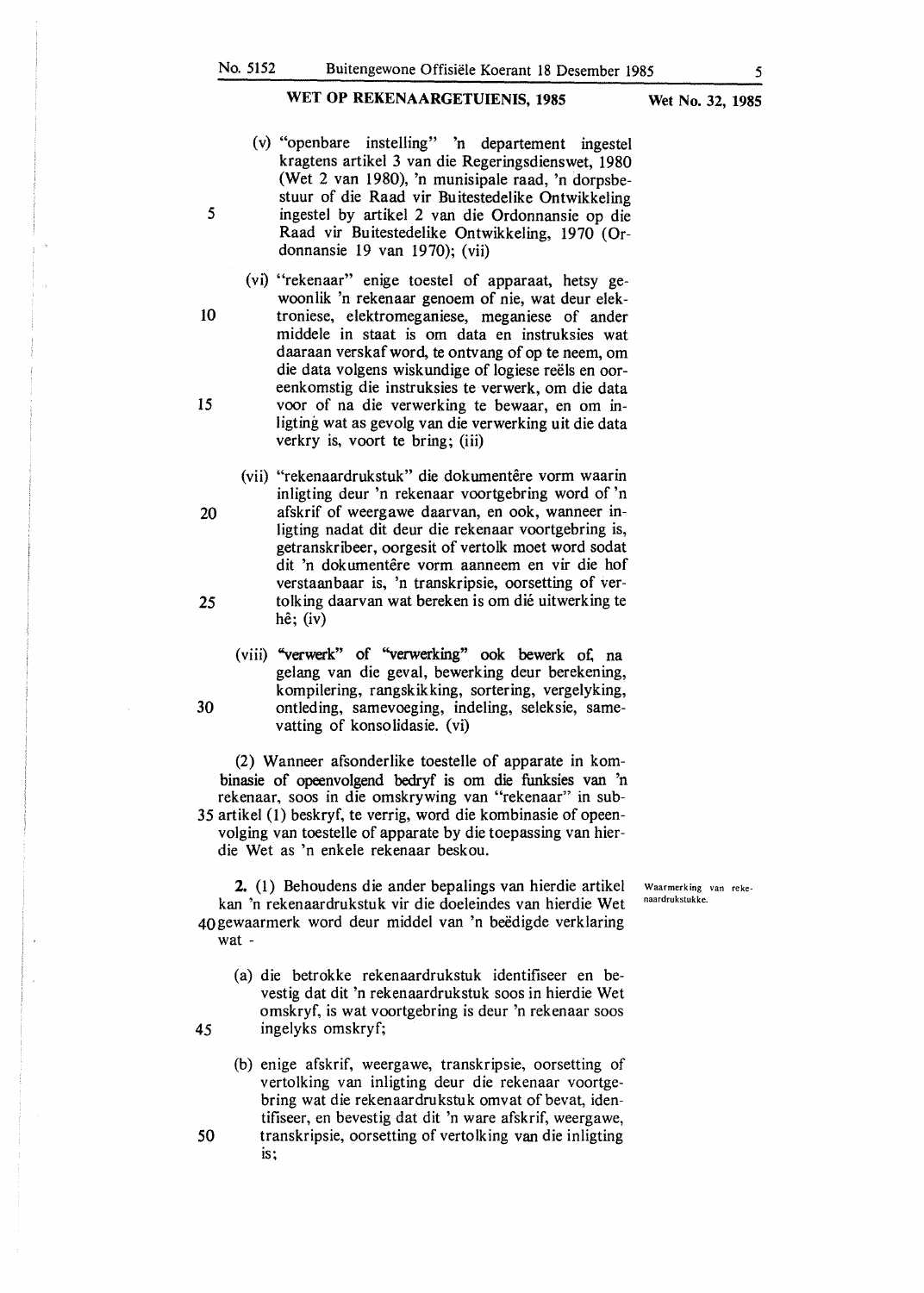- (c) describe in general terms the nature, extent and sources of the data and instructions supplied to the computer, and the purpose and effect of the processing of the data by the computer;
- (d) certify that the computer was
	- (i) correctly and completely supplied with data and instructions appropriate to and sufficient for the purpose for which the information recorded in the computer print-out was produced;
	- (ii) unaffected in its operation by any malfunction, 10 interference, disturbance or interruption which might have had a bearing on such information or its reliability;
- (e) certify that no reason exists to doubt or suspect the truth or reliability of any information recorded' in or 15 result reflected by the computer print-out.

(2) It shall suffice for the purposes of subsection (I) if the descriptions required by paragraph (c) and the certifications required by paragraphs (d) and (e) are given to the best of the knowledge and belief of the deponent to the authen- 20 ticating affidavit.

(3) The deponent to an authenticating affidavit shall be some person who is qualified to give the testimony it contains by reason of -

- (a) his knowledge and experience of computers and of *25*  the particular system by which the computer in question was operated at all relevant times; and
- (b) his examination of all relevant records and facts which are to be had concerning the operation of the computer and the data and instructions supplied to it. 30

(4) The records and facts examined by the deponent to an authenticating affidavit in order to qualify himself for the testimony it contains shall -

- (a) be verified in such affidavit by him if, at the time when he so examined them, he had control of or *35*  access to them in the ordinary course of his business, employment, duties or activities;
- (b) if he did not have such control or access, be verified in a supplementary affidavit by some other person who, at such time, had control of or access to them in 40 the ordinary course of his business, employment, duties or activities.

*5*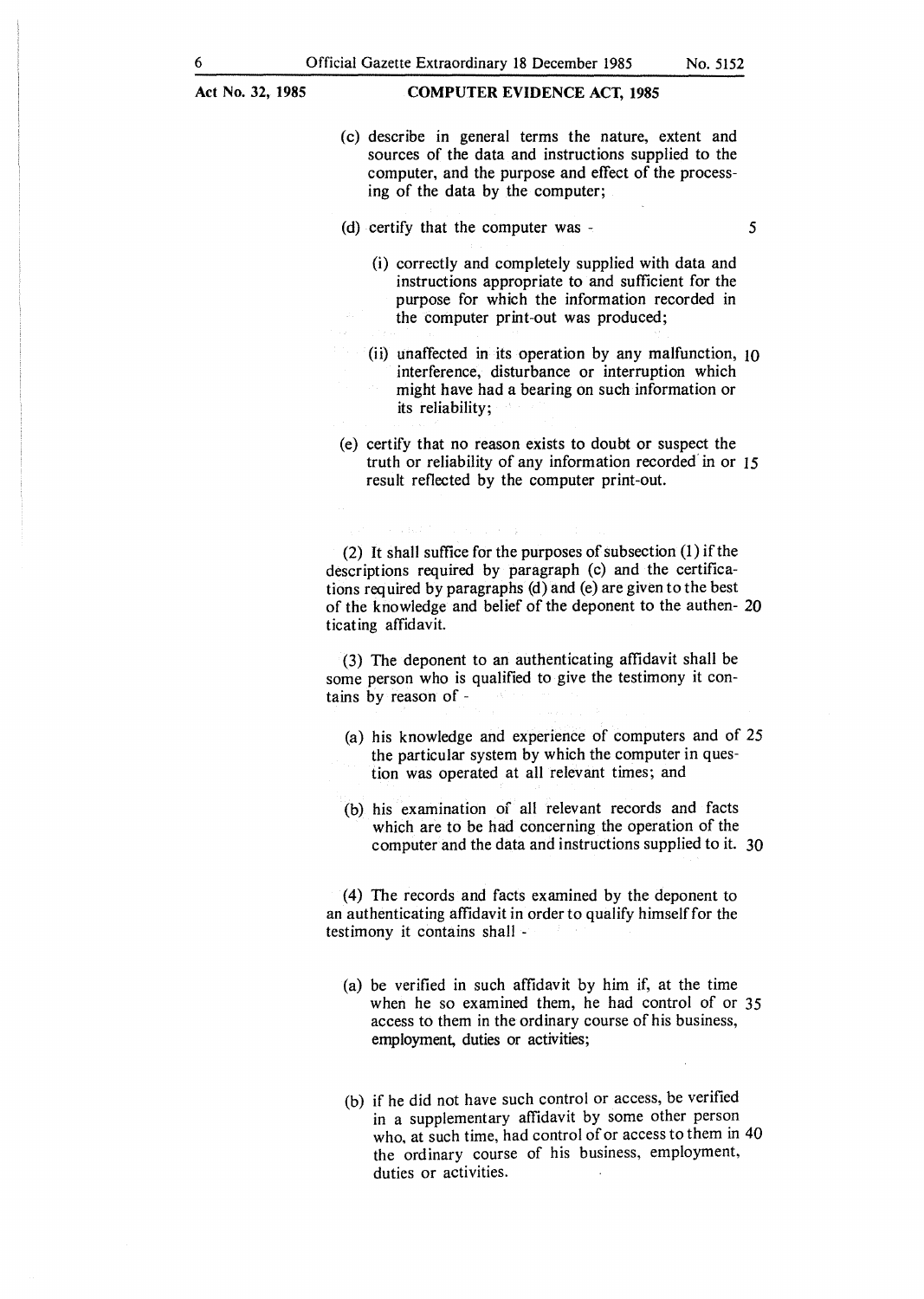- (c) die aard, omvang en bronne van die data en instruksies wat aan die rekenaar verskaf is, en die doel en uitwerking van die verwerking van die data deur die rekenaar, in algemene terme beskryf;
- *5* (d) sertifiseer dat die rekenaar
	- (i) korrek en volledig voorsien is van data en instruksies wat geskik en voldoende was vir die doel waarvoor die inligting wat in die rekenaardrukstuk vervat is, voortgebring is;
- 
- 10 (ii) in sy werking onaangetas was deur enige wanfunksionering, bemoeiing, versteuring of onderbreking wat 'n invloed op daardie inligting of betroubaarheid daarvan kon gehad het;
- (e) sertifiseer dat daar geen rede bestaan om die juist-15 heid of betroubaarheid van enige inligting wat vervat is in, of resultaat wat weerspieel word deur, die rekenaardrukstuk te betwyfel of te wantrou nie.

(2) Dit is vir die doeleindes van subartikel (1) voldoende indien die beskrywings by paragraaf (c) vereis en die ser-20 tifiserings by paragrawe (d) en (e) vereis, na die beste wete en geloof van die deponent van die beëdigde verklaring van waarmerking verstrek word.

(3) Die deponent van 'n beedigde verklaring van waarmerking moet iemand wees wat bevoeg is om die getuienis 25 wat dit bevat, te gee op grond van -

- (a) sy kennis en ondervinding van rekenaars en van die bepaalde stelsel waarvolgens die betrokke rekenaar gedurende alle relevante tye bedryf is; en
- (b) sy ondersoek van alle aantekeninge en feite wat ter 30 sake en bekombaar is aangaande die bedryf van die rekenaar en die data en instruksies wat daaraan verskaf is.

(4) Die aantekeninge en feite wat deur die deponent van 'n beëdigde verklaring van waarmerking ondersoek is ten 35 einde horn bevoeg te maak om die getuienis wat dit bevat, te gee, moet -

- (a) deur hom in bedoelde beëdigde verklaring bevestig word indien hy, op die tydsip toe hy dit aldus ondersoek het, beheer daaroor of toegang daartoe gehad 40 het in die gewone loop van sy besigheid, diens, pligte of werksaamhede;
- (b) indien hy nie sodanige beheer of toegang gehad het nie, in 'n aanvullende beëdigde verklaring bevestig word deur 'n ander persoon wat op daardie tydstip 45 beheer daaroor of toegang daartoe gehad het in die gewone loop van sy besigheid, diens, pligte of werksaamhede.

- 
- 
-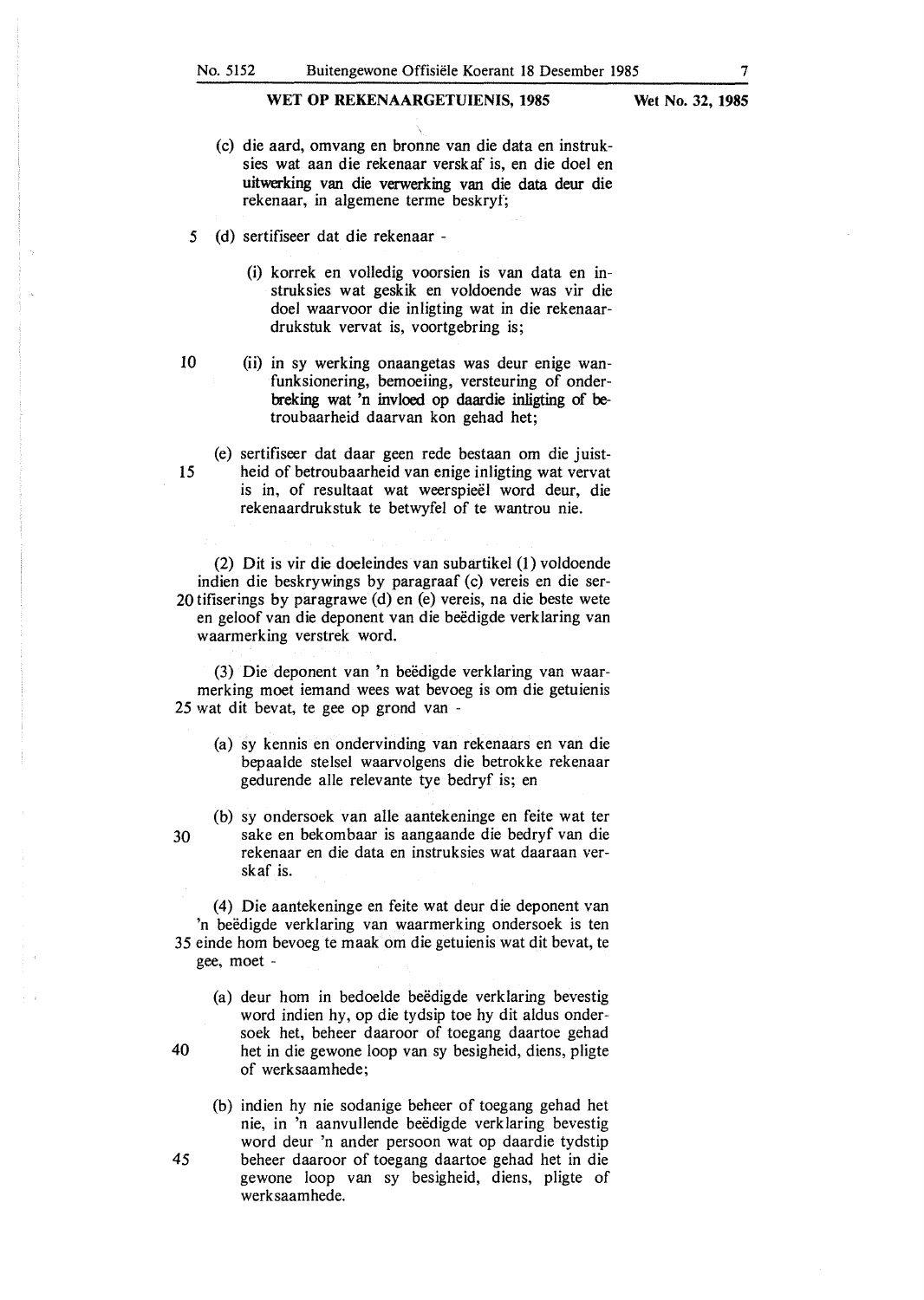**Act No. 32, 1985 COMPUTER EVIDENCE ACT, 1985** 

(5) The records and facts referred to in subsection (4) shall be sufficiently verified for the purposes of that subsection if -

- (a) the affidavit verifying them testifies that, to the best of the deponent's knowledge and belief, they com- 5 prise all the relevant records and facts which are to be had concerning the operation of the computer in question and the data and instructions supplied to it; and
- (b) in the event provided for in paragraph (b) of that sub- 10 section, the supplementary affidavit establishes that they were all made available to the deponent to the authenticating affidavit for his examination.

(6) Subsections (3), (4) and (5) do not apply to an authenticating affidavit which - 15

- (a) relates to a computer print-out of a public institution produced in the ordinary and regular course of the public institution's business or activities from data and instructions supplied to the computer in the ordinary and regular course of such business or ac- 20 tivities; and
- (b) is deposed to by an official or employee of the public institution who is qualified to and does certify that the computer print-out was so produced.
- (7) An authenticating affidavit shall be supplemented by 25
- (a) such further affidavits as are necessary for substantial compliance with subsections (1) to (6) when that is not achieved without them;
- (b) any additional affidavits the circumstances may re quire.  $30$

Admissibility of authen-<br>
ticated computer print-out. puter print-out shall be admissible on its production as evidence of any fact recorded in it of which direct oral evidence would be admissible.

> (2) It shall suffice for the purposes of subsection (1) if an 35 affidavit which accompanies the computer print-out in question as contemplated in the definition of "authenticated computer print-out" in section  $1(1)$ , on the face of it complies with the provisions of section 2 which apply to an affidavit of the nature in question. 40

Evidential weight of authenticated computer printouts.

**4.** (1) An authenticated computer print-out shall have the evidential weight which the court in all the circumstances of the case attaches to it.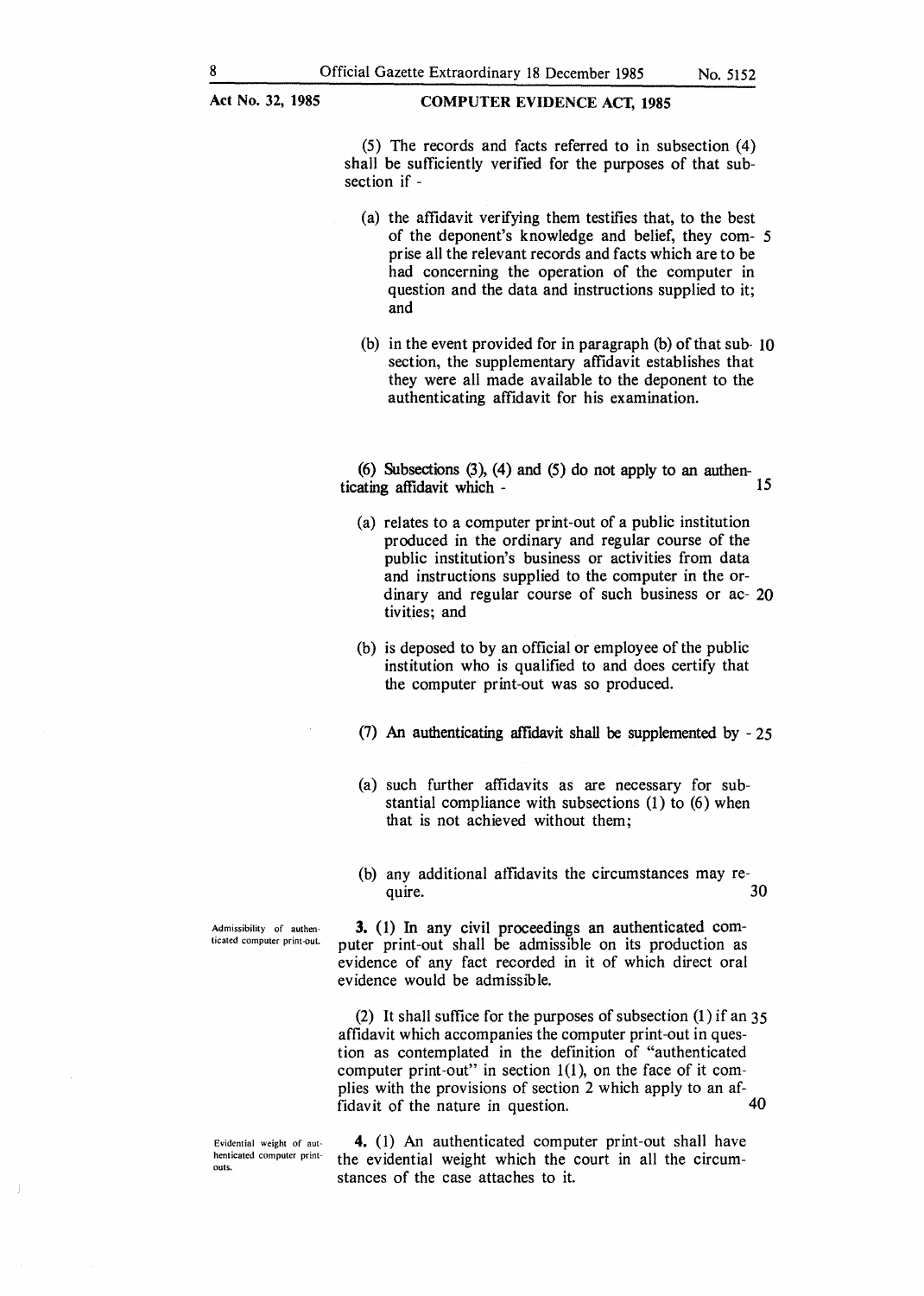**Wet No. 32, 1985** 

(5) Die in subartikel (4) bedoelde aantekeninge en feite word vir die doeleindes van daardie subartikel genoegsaam bevestig indien -

- (a) die beedigde verklaring wat hulle bevestig, getuig dat *5* hulle, na die deponent se beste wete en geloof, alle aantekeninge en feite wat tersake en bekombaar is aangaande die bedryf van die betrokke rekenaar en die data en instruksies wat daaraan verskaf is, omvat; en
- 10 (b) in die geval waarvoor in paragraaf (b) van daardie subartikel voorsiening gemaak word, die aanvullende beëdigde verklaring aantoon dat hulle almal tot die beskikking van die deponent van die beëdigde verklaring van waarmerking vir sy ondersoek gestel **15** is.

(6) Subartikels (3), (4) en (5) is nie van toepassing nie op 'n beëdigde verklaring van waarmerking wat -

(a) betrekking het op 'n rekenaardrukstuk van 'n openbare instelling wat in die gewone en gebruiklike loop 20 van die openbare instelling se sake of werksaamhede voortgebring is uit die data en instruksies aan die rekenaar verskaf in die gewone en gebruiklike loop

van sodanige sake of werksaamhede; en (b) afgelê is deur 'n beampte of werknemer van die open-

*25* bare instelling wat bevoeg is om te sertifiseer, en wel sertifiseer, dat die rekenaardrukstuk aldus voortgebring is.

(7) 'n Beedigde verklaring van waarmerking moet aangevul word deur -

30 (a) die verdere beedigde verklarings wat nodig is vir wesenlike nakoming van subartikels (1) tot (6) wanneer sodanige nakoming nie daarsonder geskied nie;

(b) enige bykomende beedigde verklarings wat die *35* omstandighede vereis.

**3.** (1) By 'n siviele saak is 'n gewaarmerkte rekenaardrukstuk by oorlegging daarvan toelaatbaar as bewys van enige feit daarin vervat waarvan regstreekse mondelinge getuienis toelaatbaar sou wees.

**40** (2) Dit is vir die doeleindes van subartikel (1) voldoende indien 'n beedigde verklaring wat die betrokke rekenaardrukstuk vergesel soos beoog in die omskrywing van "gewaarmerkte rekenaardrukstuk" in artikel 1(1), op die oog af voldoen aan die bepalings van artikel 2 wat op 'n 45 beëdigde verklaring van die betrokke aard van toepassing is.

**4.** ( 1) 'n Gewaarmerkte rekenaardrukstuk het die bewyswaarde wat die hof in al die omstandighede van die geval daaraan heg.

Toelaatbaarheid van gewaarmerkte rekenaardrukstukke.

Bewyswaarde van gewaarmerk te rekenaardrukstukke.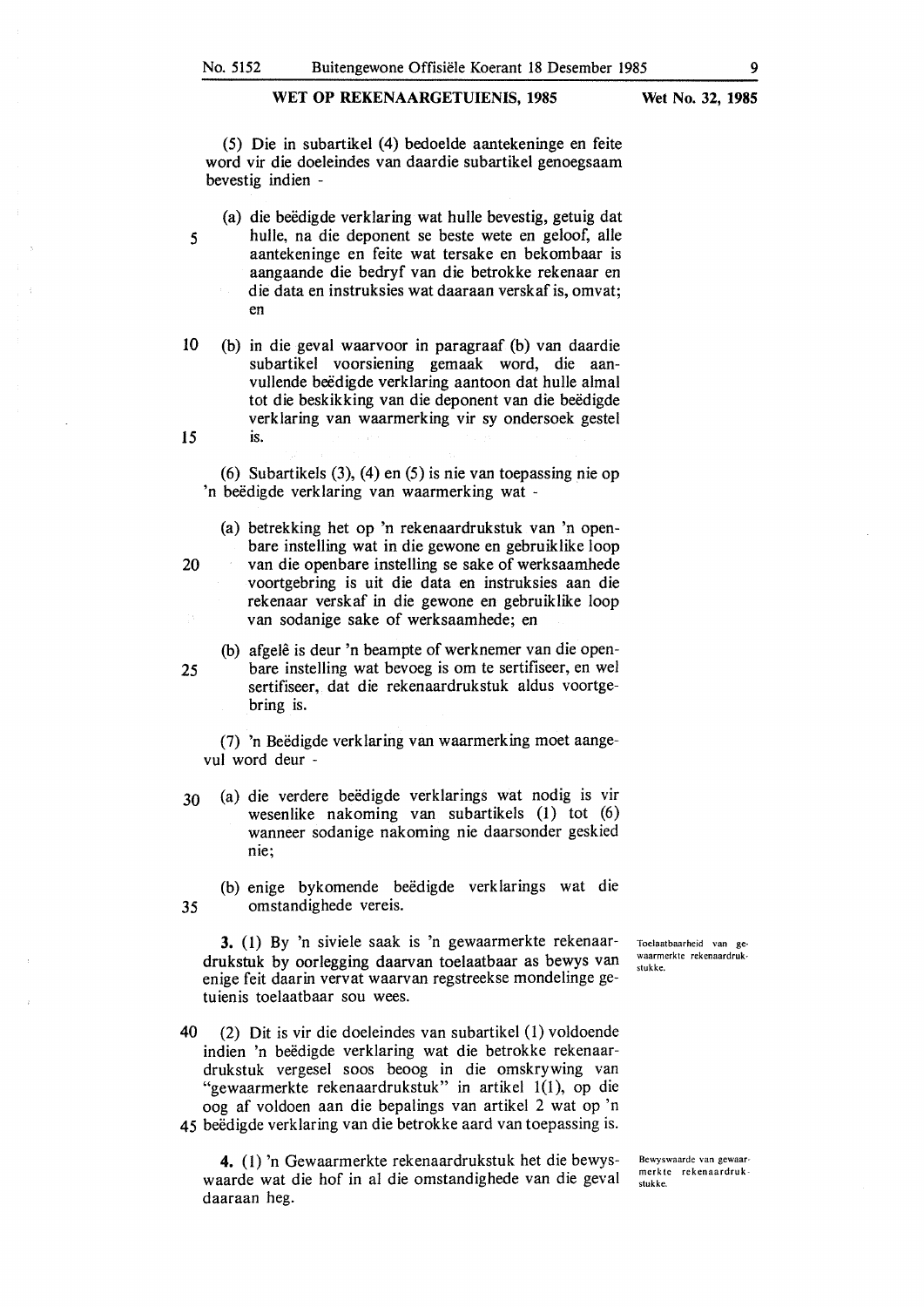### **COMPUTER EVIDENCE ACT, 1985**

(2) In order to assess the evidential weight of an authenticated computer print-out, the court may -

(a) take account of anything contained in the authenticating affidavit or a supplementary affidavit;

(b) on the application of any party to the proceedings 5 require the deponent to the authenticating affidavit or a supplementary affidavit or any other person to testify orally on any topic relevant to such question, whether or not any such affidavit covered it.

Penalties for false or misleading testimony in affidavits.

*S.* Any person deposing to an affidavit intended as an IO authenticating affidavit or a supplementary affidavit who gives testimony in it which is false or misleading in any material respect shall be -

- (a) guilty of an offence, unless he proves that he gave such testimony honestly believing it to be true and 15 having made such enquiries and undertaken such investigations as were possible and reasonably necessary in order to satisfy himself of its truth or, as the circumstances may require, that he gave such testimony without any intention to mislead and could 20 not reasonably have foreseen that it would be misleading;
- (b) liable on conviction to a fine not exceeding R4 000, or to imprisonment for a period not exceeding two years, or to both such fine and such imprisonment. 25

Short title and commencement.

**6.** This Act shall be called the Computer Evidence Act, 1985, and shall come into operation on a date to be fixed by the Administrator-General by proclamation in the *Official Gazette.*